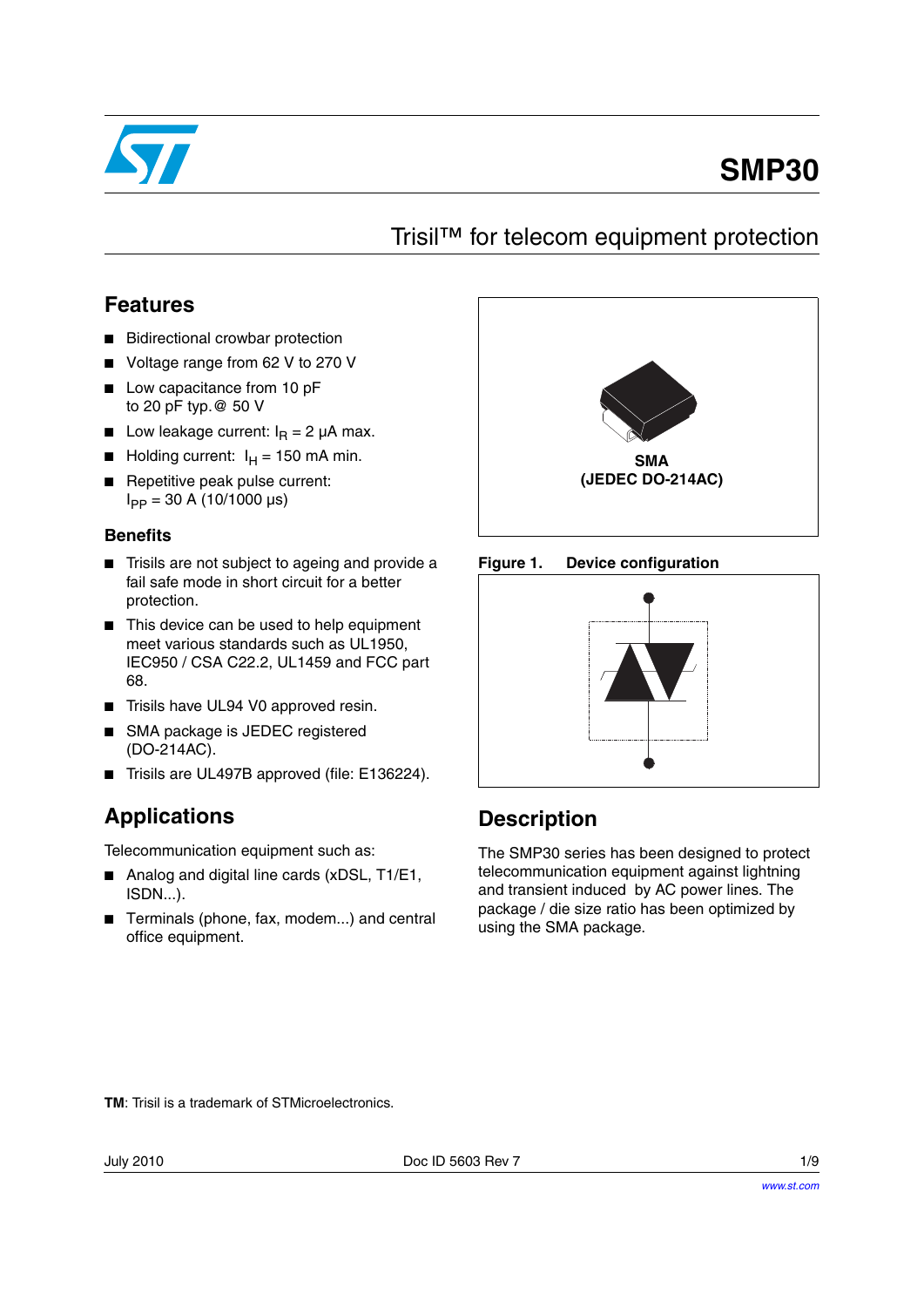# **1 Characteristics**

| <b>STANDARD</b>                        | Peak surge<br>voltage<br>(V) | Waveform<br>voltage             | <b>Required peak</b><br>current (A)        | Current<br>waveform        | Minimum serial<br>resistor to<br>meet standard<br>$(\Omega)$ |
|----------------------------------------|------------------------------|---------------------------------|--------------------------------------------|----------------------------|--------------------------------------------------------------|
| GR-1089 Core<br>First level            | 2500<br>1000                 | $2/10$ µs<br>10/1000 µs         | 500<br>100                                 | $2/10$ µs<br>10/1000 µs    | 20<br>24                                                     |
| <b>GR-1089 Core</b><br>Second level    | 5000                         | $2/10$ µs                       | 500                                        | $2/10$ µs                  | 40                                                           |
| GR-1089 Core<br>Intra-building         | 1500                         | $2/10$ µs                       | 100                                        | $2/10$ µs                  | $\Omega$                                                     |
| ITU-T-K20/K21                          | 6000<br>1500                 | 10/700 us                       | 150<br>37.5                                | $5/310$ µs                 | 110<br>0                                                     |
| ITU-T-K20<br>(IEC61000-4-2)            | 8000<br>15000                | $1/60$ ns                       | ESD contact discharge<br>ESD air discharge |                            | $\Omega$<br>$\Omega$                                         |
| <b>VDE0433</b>                         | 4000<br>2000                 | 10/700 µs                       | 100<br>50                                  | $5/310$ µs                 | 60<br>10                                                     |
| <b>VDE0878</b>                         | 4000<br>2000                 | $1.2/50 \,\mu s$                | 100<br>50                                  | $1/20$ µs                  | 18<br>$\Omega$                                               |
| IEC61000-4-5                           | 4000<br>4000                 | 10/700 µs<br>1.2/50 $\mu$ s     | 100<br>$5/310$ µs<br>100<br>$8/20$ µs      |                            | 60<br>18                                                     |
| FCC Part 68, lightning<br>surge type A | 1500<br>800                  | $10/160$ µs<br>$10/560 \,\mu s$ | 200<br>100                                 | $10/160$ µs<br>$10/560$ µs | 26<br>15                                                     |
| FCC Part 68, lightning<br>surge type B | 1000                         | $9/720$ µs                      | 25                                         | $5/320$ µs                 | $\Omega$                                                     |

**Table 1. Compliant with the following standards**

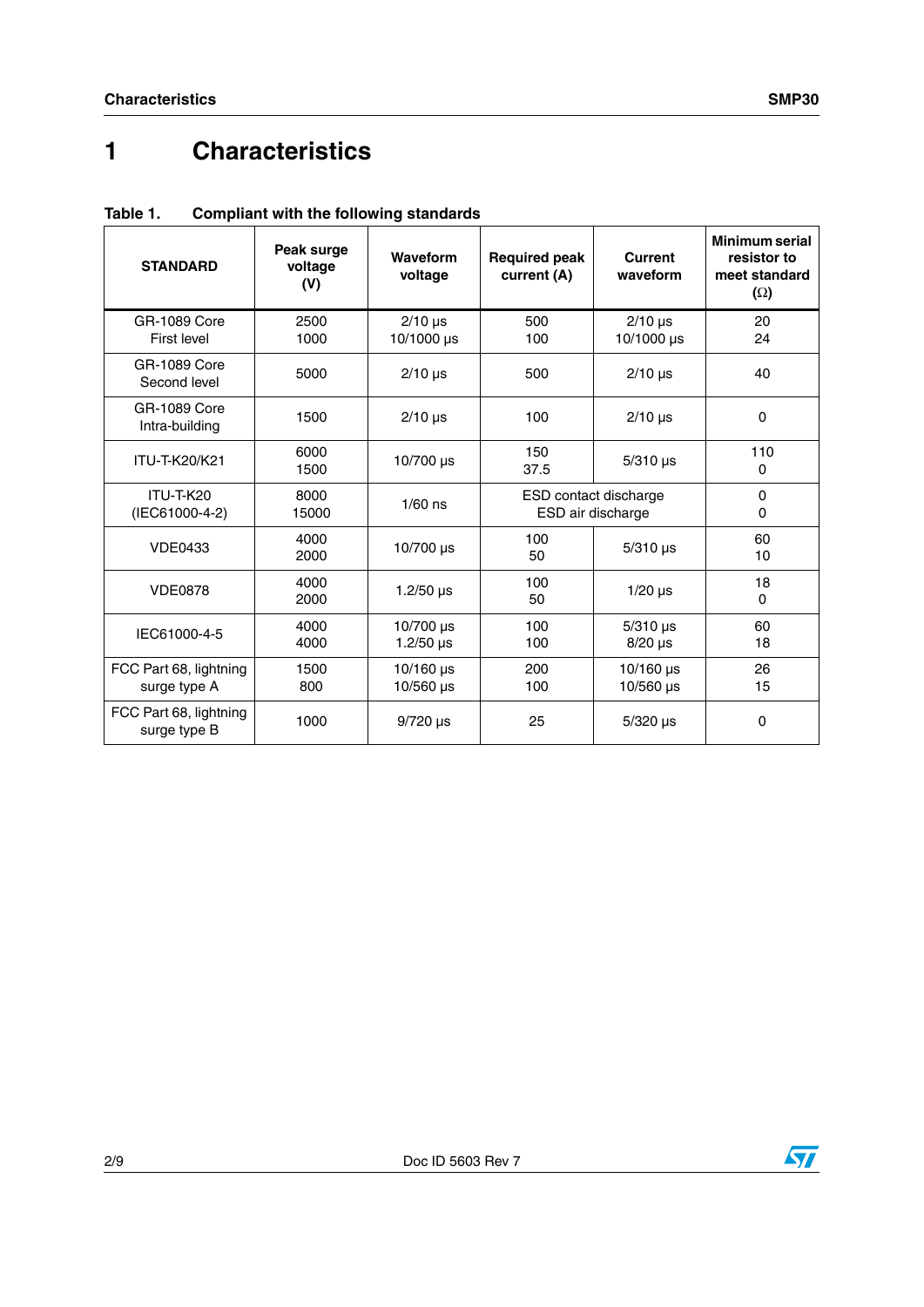| Symbol           | <b>Parameter</b>                                        | <b>Value</b>     | <b>Unit</b>  |        |  |
|------------------|---------------------------------------------------------|------------------|--------------|--------|--|
|                  |                                                         | 10/1000 $\mu$ s  | 30           |        |  |
|                  |                                                         | $8/20 \mu s$     | 70           |        |  |
|                  |                                                         | $10/560 \,\mu s$ | 35           |        |  |
| $I_{PP}$         | Repetitive peak pulse current                           | $5/310$ µs       | 40           | A      |  |
|                  |                                                         | $10/160 \,\mu s$ | 45           |        |  |
|                  |                                                         | $1/20$ µs        | 70           |        |  |
|                  |                                                         | $2/10$ µs        | 100          |        |  |
| $I_{FS}$         | Fail-safe mode : maximum current <sup>(1)</sup>         | $8/20$ µs        | 2.5          | kA     |  |
| $I_{\text{TSM}}$ |                                                         | $t = 0.2 s$      | 14           | A      |  |
|                  | Non repetitive surge peak on-state current (sinusoidal) | $t = 1$ s        | 10.5         |        |  |
|                  |                                                         | $t = 2s$         | 9            |        |  |
|                  |                                                         | $t = 15$ mn      | 3            |        |  |
| $ ^{2}t $        | <sup>2</sup> t value for using                          | $t = 16.6$ ms    | 5.7          | $A^2S$ |  |
|                  |                                                         | $t = 20$ ms      | 4.9          |        |  |
| $T_{\text{stg}}$ | Storage temperature range                               | $-55$ to $+150$  | $^{\circ}$ C |        |  |
| Tj               | Maximum junction temperature                            | 150              | $^{\circ}$ C |        |  |
| $T_{L}$          | Maximum lead temperature for soldering during 10 s.     | 260              | $^{\circ}C$  |        |  |

### **Table 2. Absolute ratings (Tamb = 25 °C)**

1. In fail safe mode, the device acts as a short circuit.

#### **Table 3. Thermal resistances**

| Symbol        | <b>Parameter</b>                                 | Value | Unit          |
|---------------|--------------------------------------------------|-------|---------------|
| $R_{th(i-a)}$ | Junction to ambient (with recommended footprint) | 120   | $\degree$ C/W |
| $R_{th(j-l)}$ | Junction to leads                                | 30    | °C/W          |

### **Table 4. Electrical characteristics - definitions (Tamb = 25 °C)**

| <b>Symbol</b>   | Parameter                  |  |  |  |
|-----------------|----------------------------|--|--|--|
| V <sub>RM</sub> | Stand-off voltage          |  |  |  |
| $V_{BR}$        | Breakdown voltage          |  |  |  |
| $V_{BO}$        | Breakover voltage          |  |  |  |
| l <sub>RM</sub> | Leakage current            |  |  |  |
| Ipp             | Peak pulse current         |  |  |  |
| l <sub>BO</sub> | <b>Breakover current</b>   |  |  |  |
| Iн              | Holding current            |  |  |  |
| V <sub>R</sub>  | Continuous reverse voltage |  |  |  |
| ΙŖ              | Leakage current at VR      |  |  |  |
| C.              | Capacitance                |  |  |  |

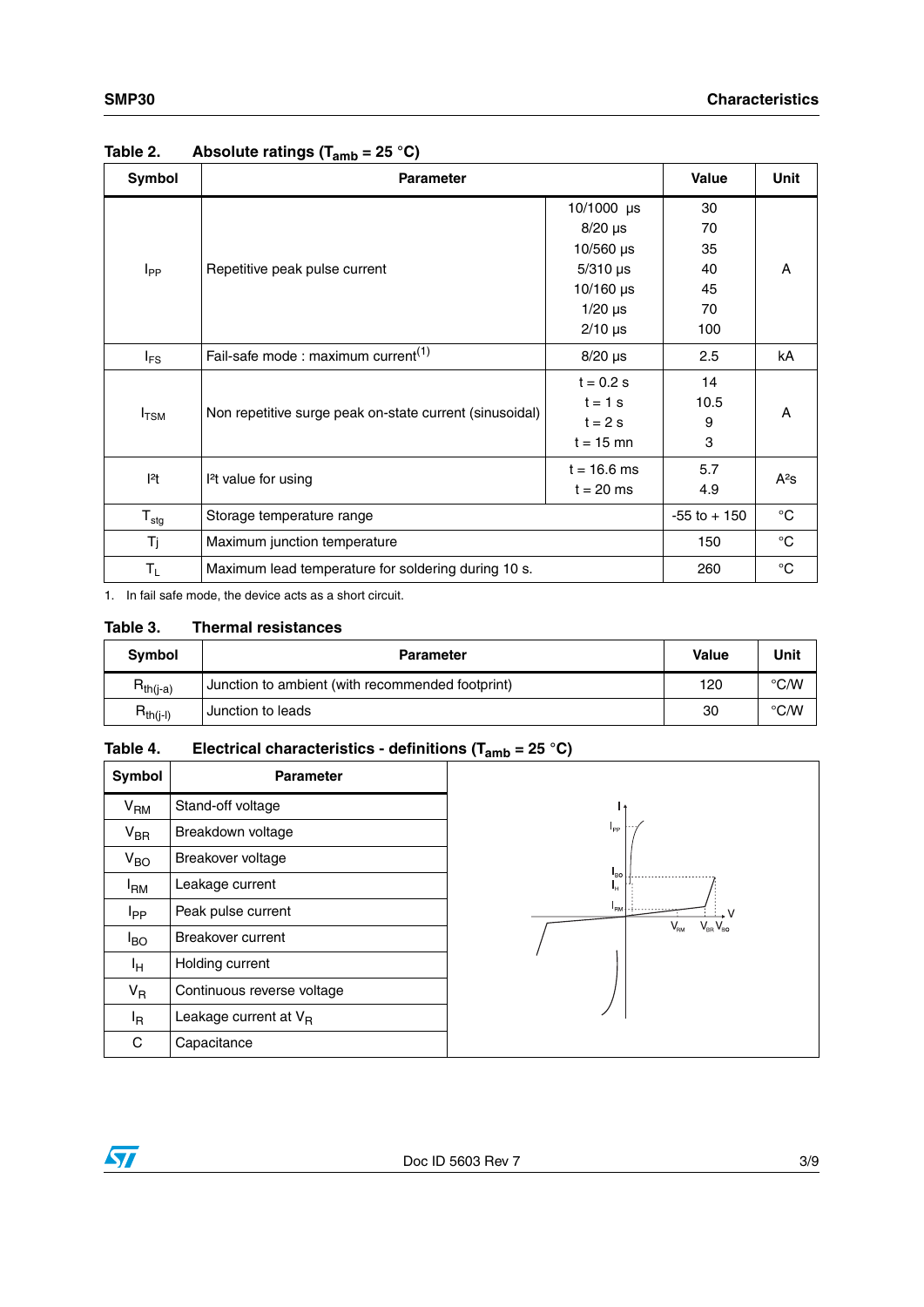|              |                | $I_{RM}$ @ $V_{RM}$ |      | <b>Dynamic</b><br>$I_R^{(1)}$ @ $V_R$<br>$V_{BO}$ |      | <b>Static</b><br>$V_{BO}$ @ $I_{BO}$ |      | ŀн   | $C^{(2)}$         | $C^{(3)}$ |
|--------------|----------------|---------------------|------|---------------------------------------------------|------|--------------------------------------|------|------|-------------------|-----------|
| <b>Types</b> | max.           |                     | max. |                                                   | max. | max.                                 | max. | min. | typ.              | typ.      |
|              | μA             | $\mathbf v$         | μA   | $\mathbf v$                                       | V    | $\mathbf v$                          | mA   | mA   | pF                | pF        |
| SMP30-62     |                | 56                  |      | 62                                                | 85   | 82                                   |      |      | 20                | 40        |
| SMP30-68     |                | 61                  | 5    | 68                                                | 93   | 90                                   | 800  | 150  | 20                | 40        |
| SMP30-100    | $\overline{c}$ | 90                  |      | 100                                               | 135  | 133                                  |      |      | 16                | 35        |
| SMP30-120    |                | 108                 |      | 120                                               | 160  | 160                                  |      |      | 16                | 30        |
| SMP30-130    |                | 117                 |      | 130                                               | 173  | 173                                  |      |      | 14                | 30        |
| SMP30-180    |                | 162                 |      | 180                                               | 235  | 240                                  |      |      | 12                | 25        |
| SMP30-200    |                | 180                 |      | 200                                               | 262  | 267                                  |      |      | $12 \overline{ }$ | 25        |
| SMP30-220    |                | 198                 |      | 220                                               | 285  | 293                                  |      |      | 10                | 20        |
| SMP30-240    |                | 216                 |      | 240                                               | 300  | 320                                  |      |      | 10                | 20        |
| SMP30-270    |                | 243                 |      | 270                                               | 350  | 360                                  |      |      | 10                | 20        |

**Table 5. Electrical characteristics - values (Tamb = 25 °C)**

1. I<sub>R</sub> measured at V<sub>R</sub> guarantee V<sub>BR</sub> min  $\geq$  V<sub>R</sub>

2.  $V_R = 50$  V bias,  $V_{RMS} = 1$  V, F = 1 MHz

3.  $V_R = 2 V$  bias,  $V_{RMS} = 1 V$ , F = 1 MHz

#### **Pulse waveform**

#### Figure 2. Pulse waveform **Figure 3.** Non repetitive surge peak on-state **current versus overload duration**



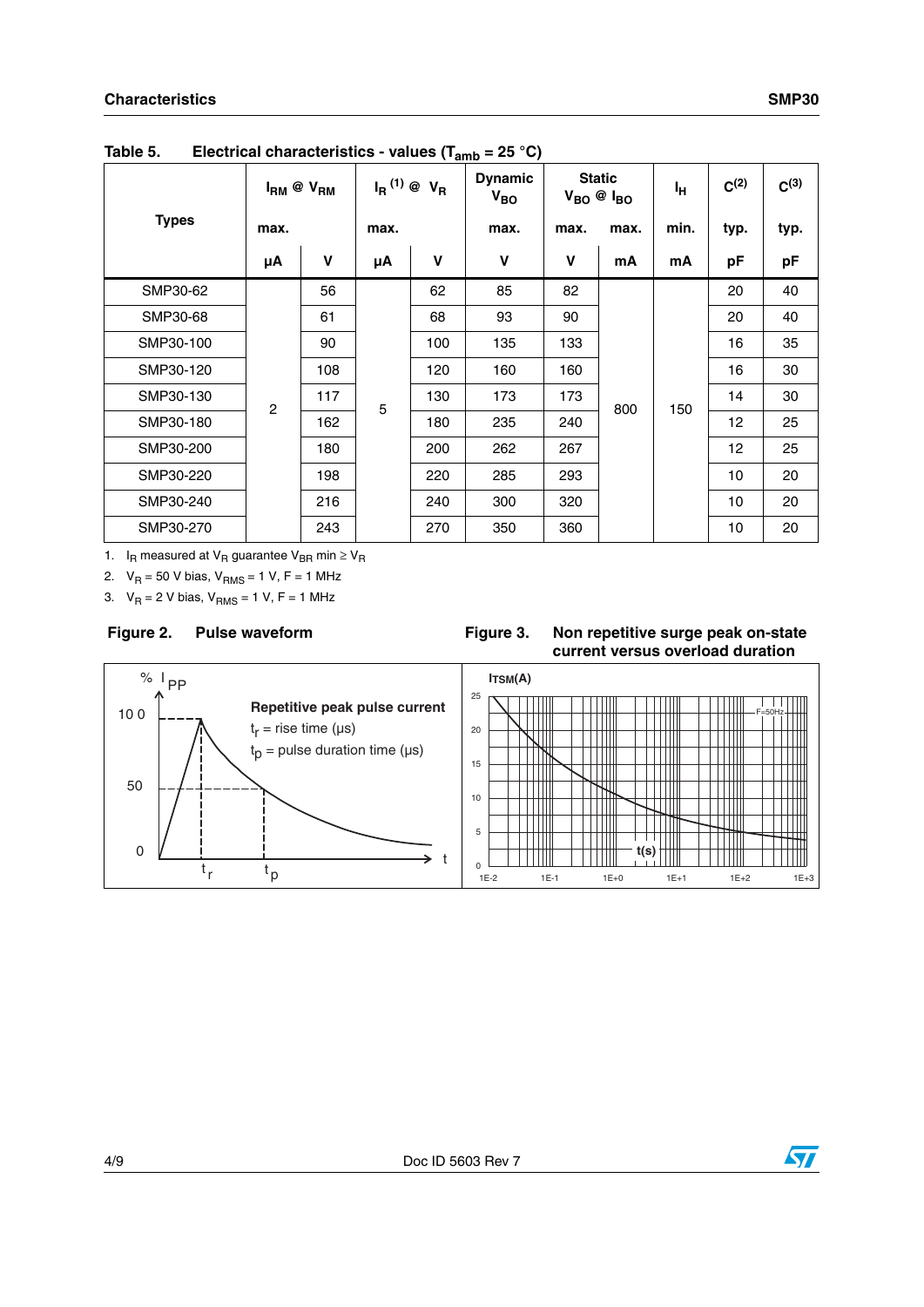#### **Figure 4. On-state voltage versus on-state current (typical values)**

#### **Figure 5. Relative variation of holding current versus junction temperature**



#### **Figure 6. Relative variation of breakover voltage versus junction temperature**





 **Figure 8. Variation of thermal impedance junction to ambient versus pulse duration**



**Figure 9. Relative variation of junction capacitance versus reverse voltage applied (typical values)**



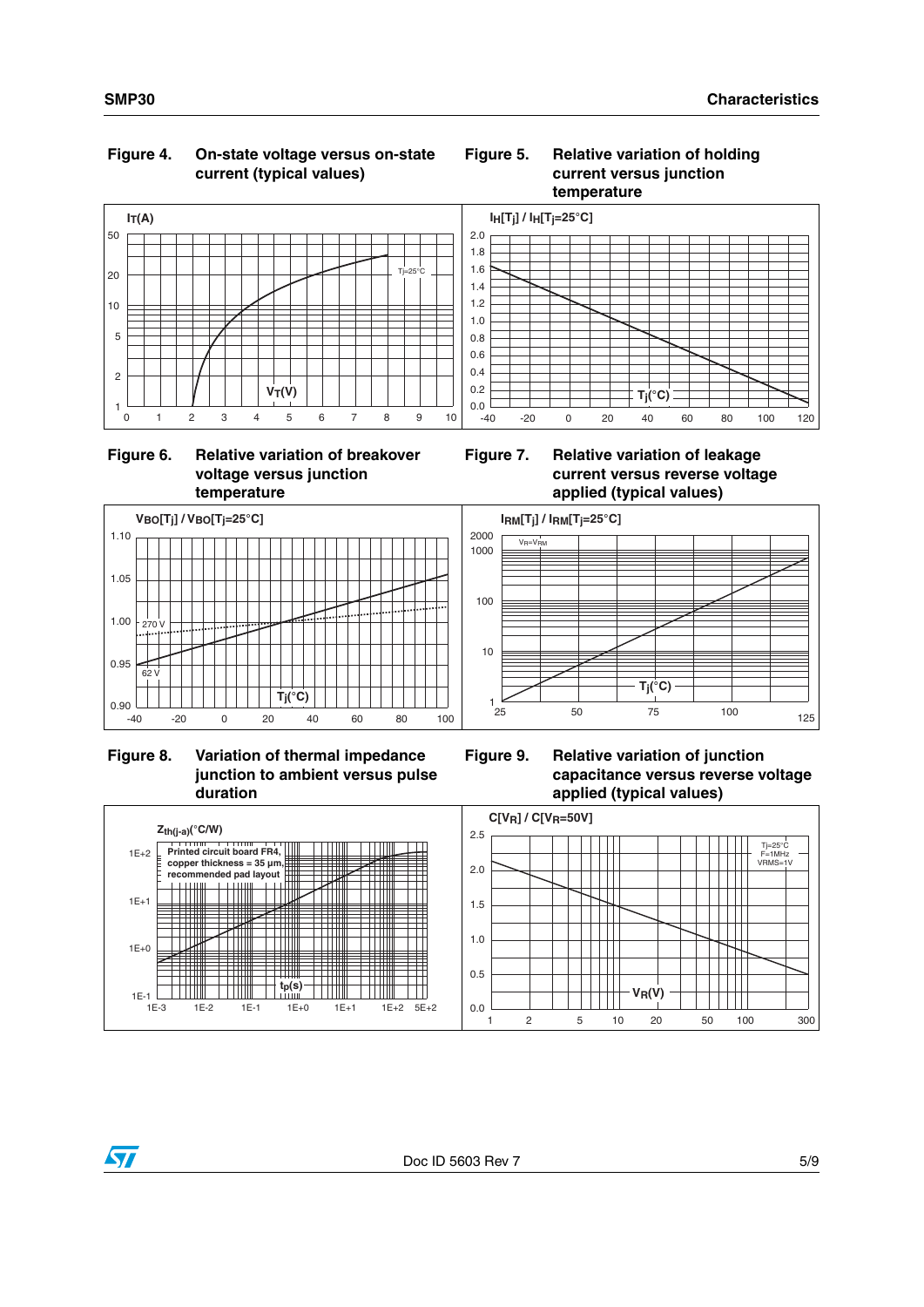### **2 Ordering information scheme**





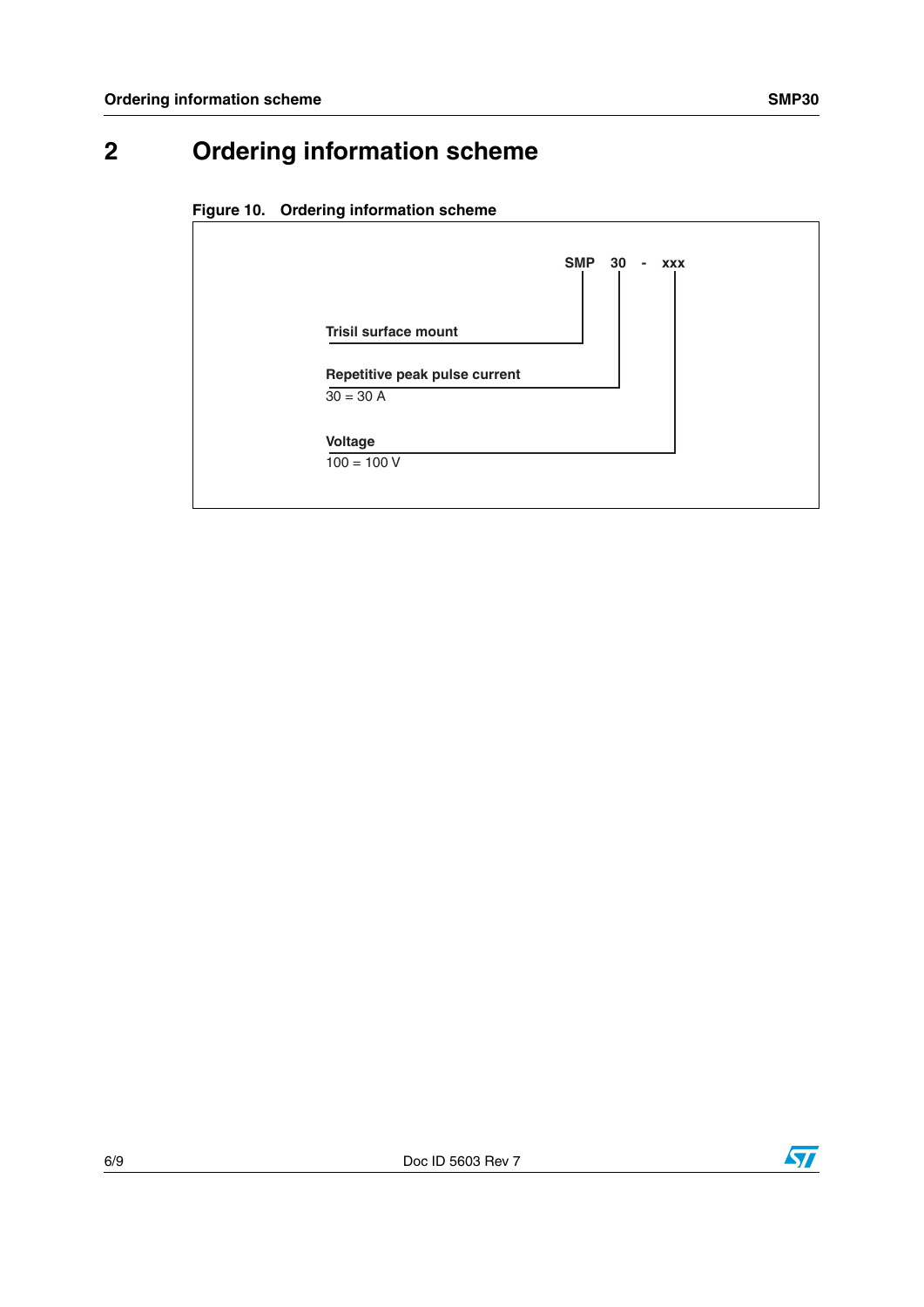### **3 Package mechanical data**

- Epoxy meets UL94, V0
- Lead-free package

In order to meet environmental requirements, ST offers these devices in different grades of ECOPACK® packages, depending on their level of environmental compliance. ECOPACK® specifications, grade definitions and product status are available at: **www.st.com**. ECOPACK® is an ST trademark.

Table 6. **SMA dimensions** 







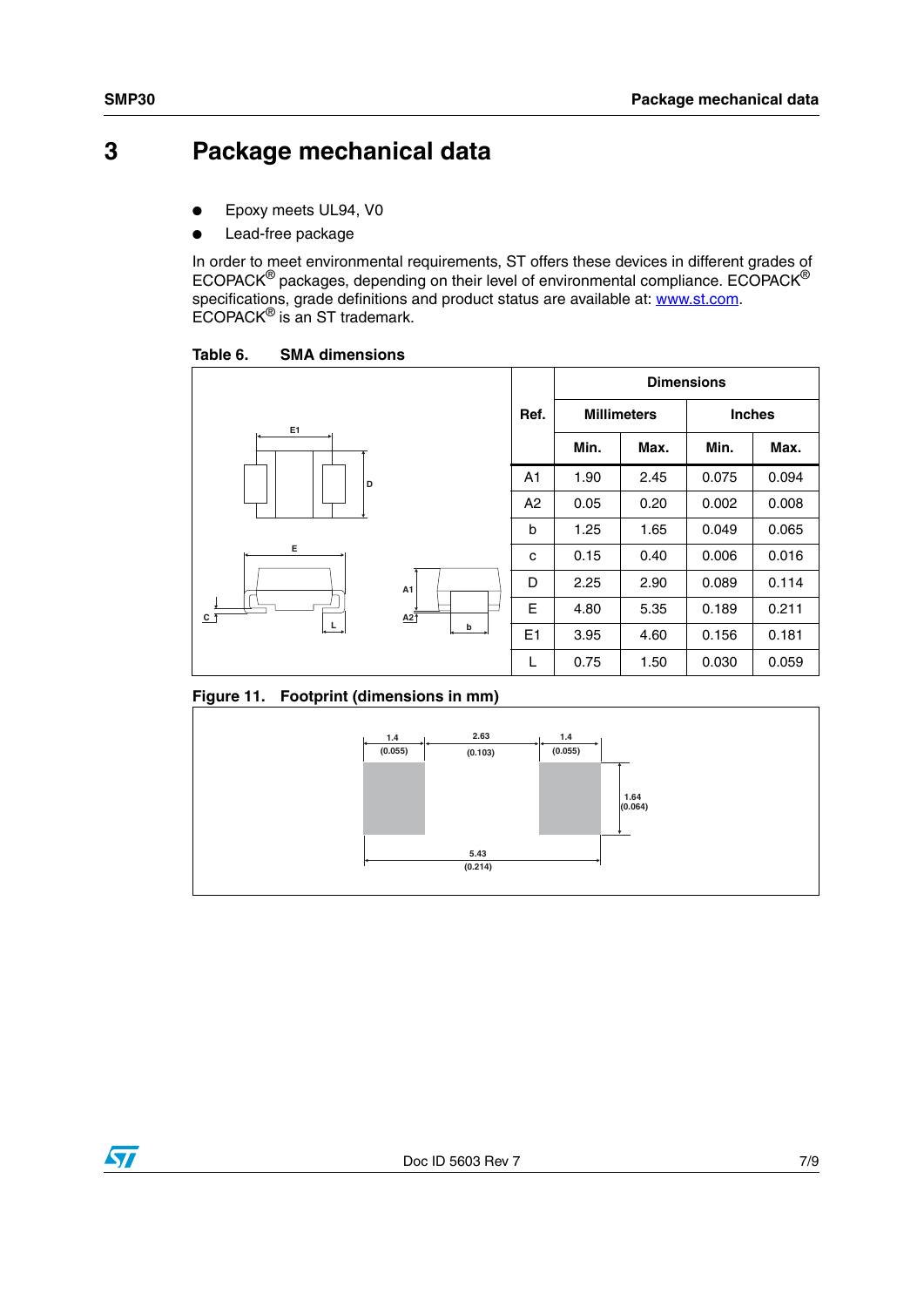## **4 Ordering information**

| Order code | <b>Marking</b> | Package    | Weight            | <b>Base qty</b> | Delivery mode |
|------------|----------------|------------|-------------------|-----------------|---------------|
| SMP30-62   | QAA            |            |                   |                 |               |
| SMP30-68   | QAB            |            |                   | 5000            | Tape and reel |
| SMP30-100  | QAC            | <b>SMA</b> | 0.06 <sub>g</sub> |                 |               |
| SMP30-120  | QAD            |            |                   |                 |               |
| SMP30-130  | QAE            |            |                   |                 |               |
| SMP30-180  | QAF            |            |                   |                 |               |
| SMP30-200  | QAG            |            |                   |                 |               |
| SMP30-220  | QAH            |            |                   |                 |               |
| SMP30-240  | QAI            |            |                   |                 |               |
| SMP30-270  | QAJ            |            |                   |                 |               |

#### Table 7. **Ordering information**

### **5 Revision history**

#### Table 8. **Document revision history**

| Date          | <b>Revision</b> | <b>Changes</b>                                                                                                    |
|---------------|-----------------|-------------------------------------------------------------------------------------------------------------------|
| November-2002 | 4B              | Last update.                                                                                                      |
| 10-Nov-2004   | 5               | SMA package dimensions update. Reference A1 max.<br>changed from 2.70mm (0.106 inch) to 2.03mm<br>$(0.080$ inch). |
| 13-Dec-2004   | 6               | Figure 7 text legend corrected from " reverse voltage<br>applied" to " junction capacitance".                     |
| 01-Jul-2010   |                 | Added ECOPACK statement. Updated trademark<br>statement. Removed section on test circuits.                        |